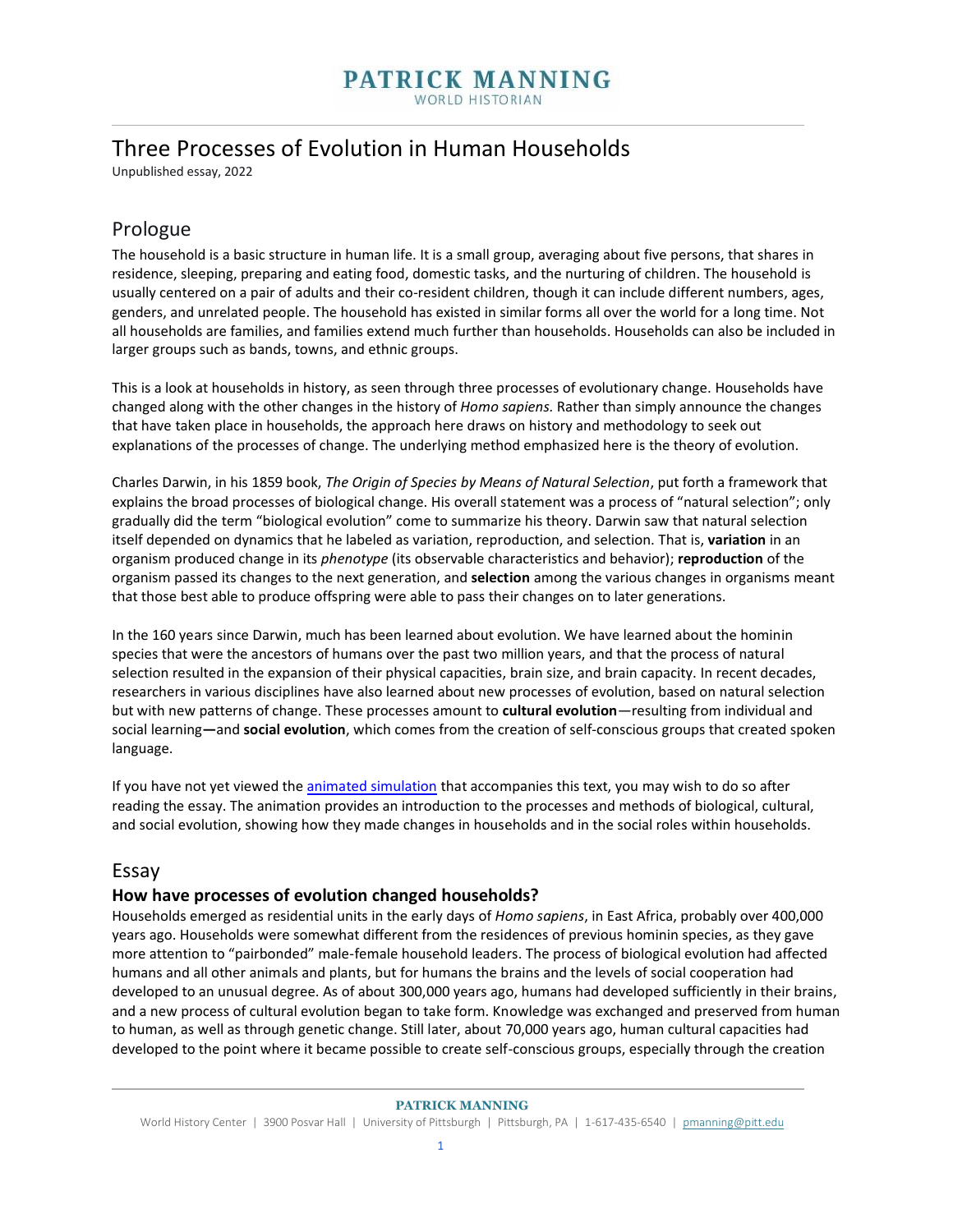# **PATRICK MANNING**

**WORLD HISTORIAN** 

and sharing of spoken language. The similarities and differences of these three evolutionary processes—and their influence on households and household behavior—are described in the following paragraphs.

### **Biological evolution, beginning many millions of years ago**

Biological evolution, through a process known as "natural selection," brought gradual change to plants and animals. New species keep appearing as environmental changes have occurred. One evolutionary step was the appearance of *Homo sapiens*—its individuals, households, and communities—as early as 500,000 years ago. Darwin's detailed theory of natural selection balanced three dimensions of change: *variation* of biological characteristics, *reproduction* of each characteristic from generation to generation, and *selection* in which some innovations survive while others do not. More specifically:

Variation. The *phenotype* means the observable characteristics of individual humans, groups of humans, and the species as a whole. Variation in the phenotype takes place through mutation (usually random changes) of genetic constituents within human cells.

Reproduction. The genome, as it replicates strands of DNA within cells, also preserves each mutation. The sequence of reproduction runs from DNA to RNA to proteins and to the creation and modification of organs and practices, ultimately including characteristics of households and communities.

Selection. Each genetic innovation that is valuable to the organism is preserved at the molecular level of the genome but also at other levels. For various reasons at the molecular level, the level of bodily organs, and because of environmental changes, some innovations become successful while others simply fail to be selected. The *biological fitness* of the revised organism is reflected in the rate of its reproduction of offspring in later generations.

Results of biological evolution. Through these processes in African environments, networks of *Homo sapiens* strengthened households and communities, nurturing children who later took up community tasks. Further innovations from biological evolution included new tools, hunting, and mastery of fire. In an internal mental change known as Merge, two concepts could be combined and then linked to a third. Founding populations with these characteristics spread throughout Africa.

### **Cultural evolution, from 300,000 years ago**

"Cultural evolution" is a term developed in the 1980s by analysts of the newly discovered biological processes of *epigenetics* and *kin-selection*. These processes permitted "social learning," the preservation of knowledge exchanged among human brains. Such cultural evolution arose gradually but especially from about 300,000 years ago. The following analysis of variation, reproduction, and selection shows the parallels and differences of cultural evolution and biological evolution.

Variation**.** The *phenotype*, for cultural evolution, includes observable characteristics arising not only from the genome but also from the characteristics of individual learning behavior and its influence on the community. Social learning posits individual learning through observations of each other or instruction by others—as in nurture of children or techniques for creating or using tools. At the genomic level, random mutations may yield biological changes that provide support for the socially learned activities, or they may undermine the new techniques.

Reproduction. Newly learned activities are reproduced in individual brains and at genomic levels. Innovations in the brain are stored, retrieved, and passed on to others before the end of a generation. In the genome, phenotypical cooperation builds pressure for genetic mutations that reinforce the higher level of learning in individuals.

Selection**.** At the brain level of the organism, selection of innovative practices requires consistent support by individuals, relearning the same lessons, and developing abilities to store and retrieve information. The process of dual inheritance requires that the individual-level and genome-level dynamics equilibrate with each other, so that collective behavior is gradually reinforced. The analysis also focuses on evolution of punishment to reaffirm

#### **PATRICK MANNING**

World History Center | 3900 Posvar Hall | University of Pittsburgh | Pittsburgh, PA | 1-617-435-6540 | [pmanning@pitt.edu](mailto:pmanning@pitt.edu)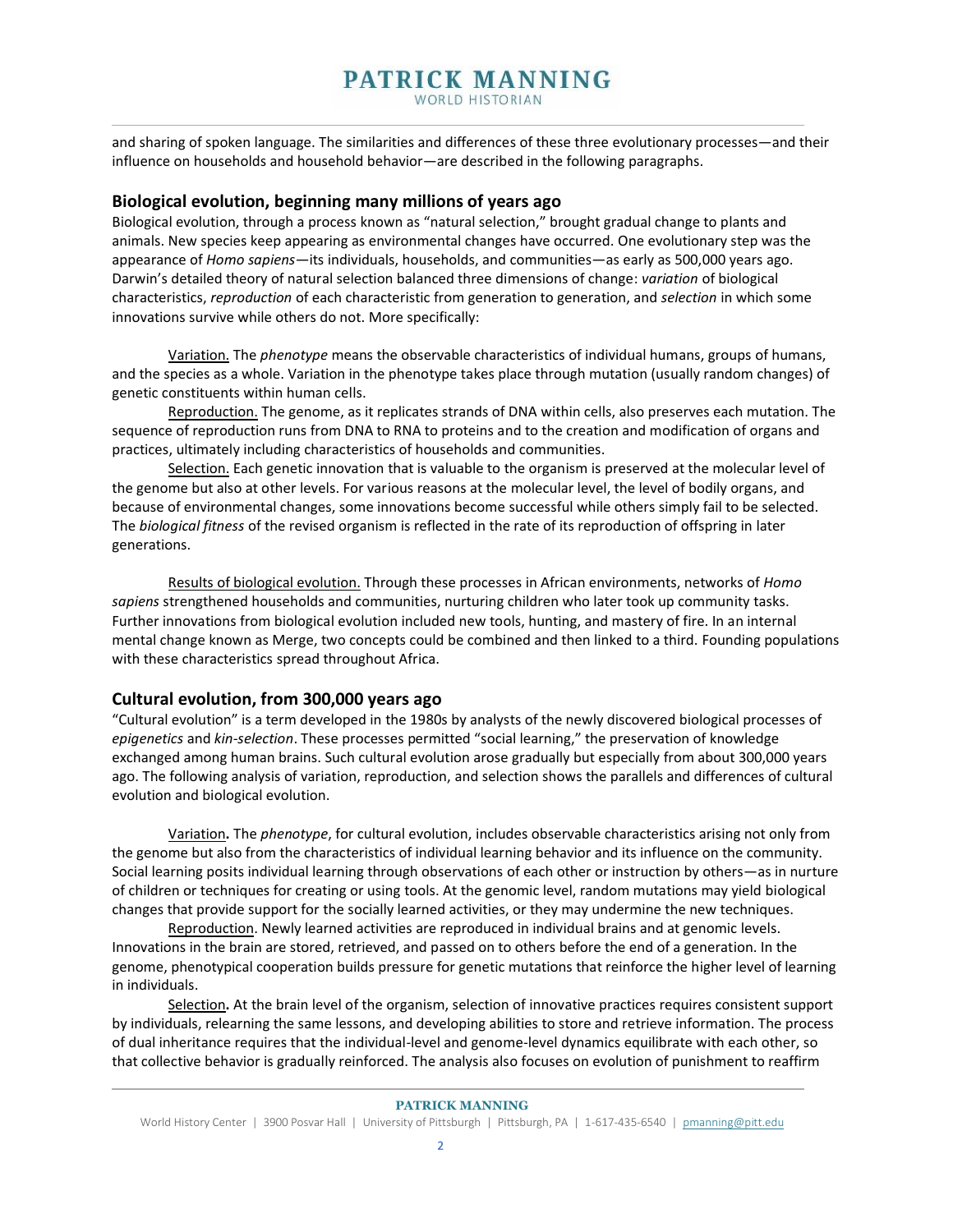cooperation. The *cultural fitness* of the revised organism is reflected in the rate of its reproduction of offspring in later generations—just as it is for biological fitness.

Results of cultural evolution. The expansion of social learning brought higher levels of cooperation and competition among humans. Households deepened child care and expanded household implements, jewelry, and decorative coloring with ochre. Communities drew on labor from households to create new tools of the Middle Stone Age, including stone tips linked to wooden spears, and expanded the use of fire. Communication also expanded with dancing, gestures, and networking, but not yet speech.

### **Social evolution, from 70,000 years ago**

Social evolution, the formation of conscious and goal-oriented groups, arose rather rapidly about 70,000 years ago. The two principal changes were in the rise of spoken language and in the organized group behavior of other social institutions. In each case, individuals agreed to form and maintain collaborative groups—and made group-level decisions that relied on huge amounts of individual learning.

Variation. For social evolution, *phenotype* expands observable human characteristics to include collaborative social institutions. The innovative variation is that individuals consciously join with each other to achieve a common task: this is the *we-mode of collective intentionality***.** For language, this process required that individuals begin sharing words and sentences with agreed-upon syntax, using their internal Merge logic to construct understandable spoken sentences. Language was a social institution created among a group of about 15 juveniles as they played, combining learning skills, innovation, memorization, and communication.

Reproduction. Institutional evolution takes place through the reproduction of social institutions, beginning with syntactic language via reproduction of vocabulary and the norms of syntax. This resulting archive of language was distributed among the brains of speakers: shared vocabulary and syntax were passed to the next generation by discussion at all levels. For other institutions, the patterns of leadership were passed on to members of the next generation.

Selection. Social selection takes place at the community level rather than the individual organism level. Which social institutions, created by common effort, were to be propagated into the next generation? What practices were to be maintained within institutions? Institutions that were seen as unsatisfactory to the community could be removed or at least revised substantially—especially at the time of generational change and during the selection of new leadership. Social or *institutional fitness* was assessed in terms of social welfare: How did an institution contribute to the capabilities of community members (over generations)?

Results for social evolution. New activities and goals of speaking communities included teaching language widely, marriages among households identified by name, creative representation in art and religion, and finely crafted Later Stone Age tools. Households took on the instruction of infants in language and speaking. Communities of 150, each with a language, migrated to settle the earth. With time, those communities joined to create larger-scale societies, requiring still more labor from households. With the rise of agriculture, households and communities divided up the productive tasks. And in order to expand the labor force, children came to be born with closer spacing.

### **Households in recent times**

In the last few thousand years, societies developed new institutions for ceramics, metallurgy, religion, military, states, writing, and schools. Towns arose and some languages became widely spoken. Monasteries and military barracks replaced households for those who lived in them. Slavery changed households, in that females headed slave households, but free males owned their children. Most recently, COVID-era working at home has transformed many households. Still, households sustain themselves.